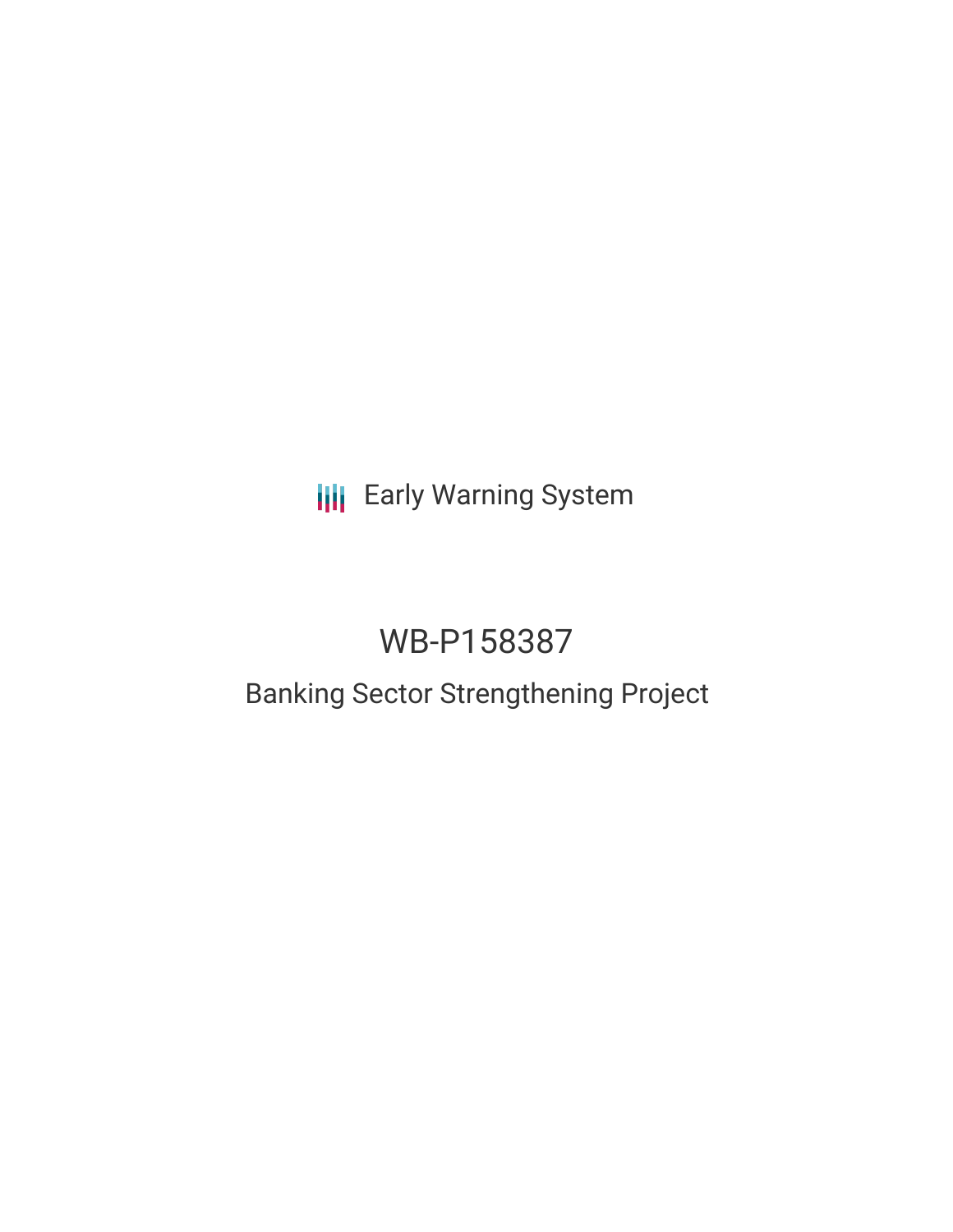

#### **Quick Facts**

| <b>Countries</b>               | Bosnia and Herzegovina               |
|--------------------------------|--------------------------------------|
| <b>Financial Institutions</b>  | World Bank (WB)                      |
| <b>Status</b>                  | Approved                             |
| <b>Bank Risk Rating</b>        | C                                    |
| <b>Voting Date</b>             | 2017-04-28                           |
| <b>Borrower</b>                | BiH Ministry of Finance and Treasury |
| <b>Sectors</b>                 | Finance                              |
| <b>Investment Type(s)</b>      | Loan                                 |
| <b>Investment Amount (USD)</b> | $$60.00$ million                     |
| <b>Loan Amount (USD)</b>       | $$60.00$ million                     |
| <b>Project Cost (USD)</b>      | $$60.00$ million                     |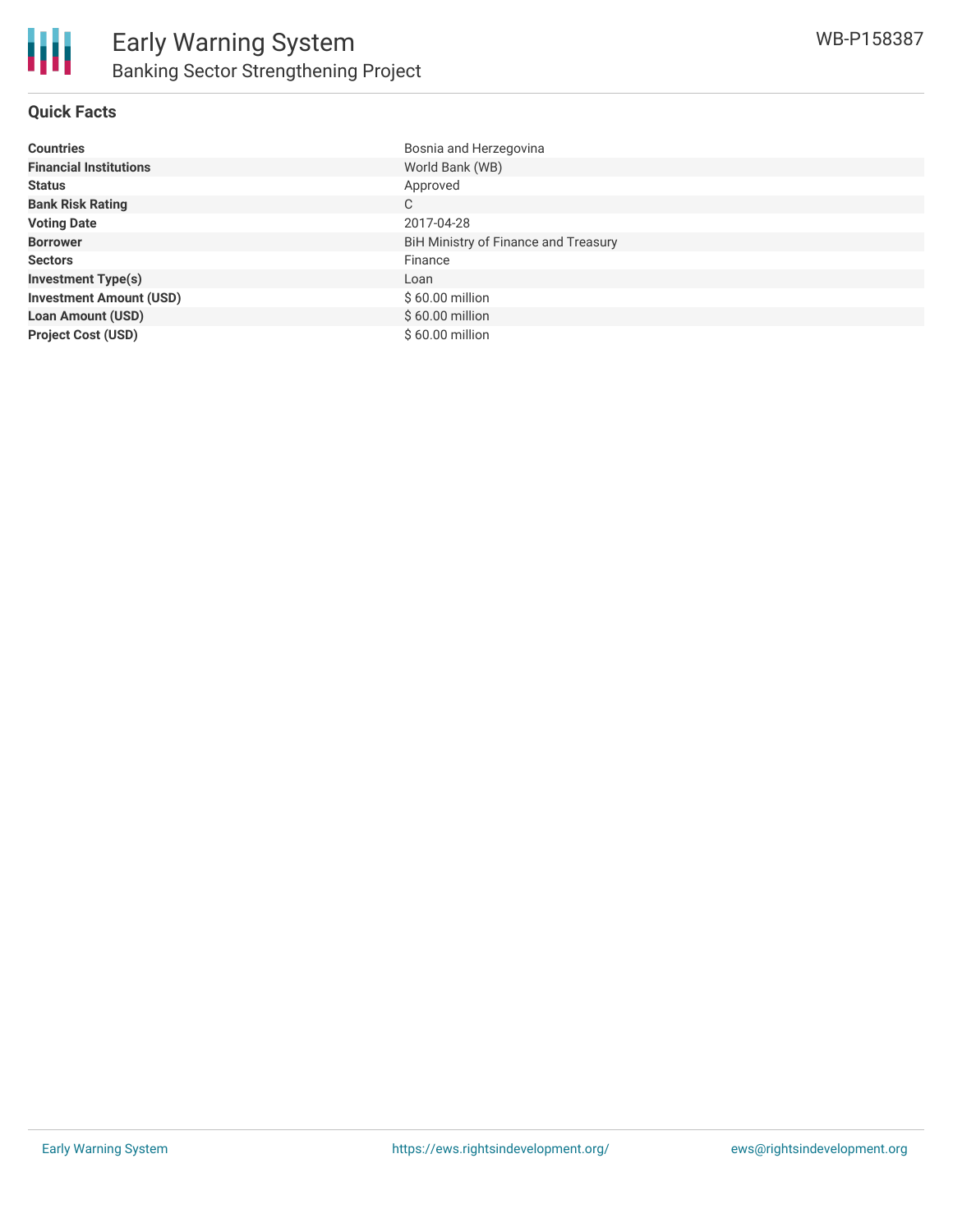

#### **Project Description**

According to bank documents, the Project Development Objective will be addressed through supporting the authorities in strengthening of the country's banking sector in a sound, stable and inclusive manner. The project builds around five components that focus on strengthening the banking sector through improving bank regulation and supervision, addressing weaknesses in the banking sector, establishing a bank resolution framework and enhancing governance and operations of the entity development banks. The components are:

Component 1: Strengthening banking sector regulation and supervision aligned with Basel II/III regimes.

Component 2: Addressing weaknesses in the banking sector

Component 3: Operationalizing the new bank resolution framework

Component 4: Improving governance and business models of entity development banks

Component 5: Technical assistance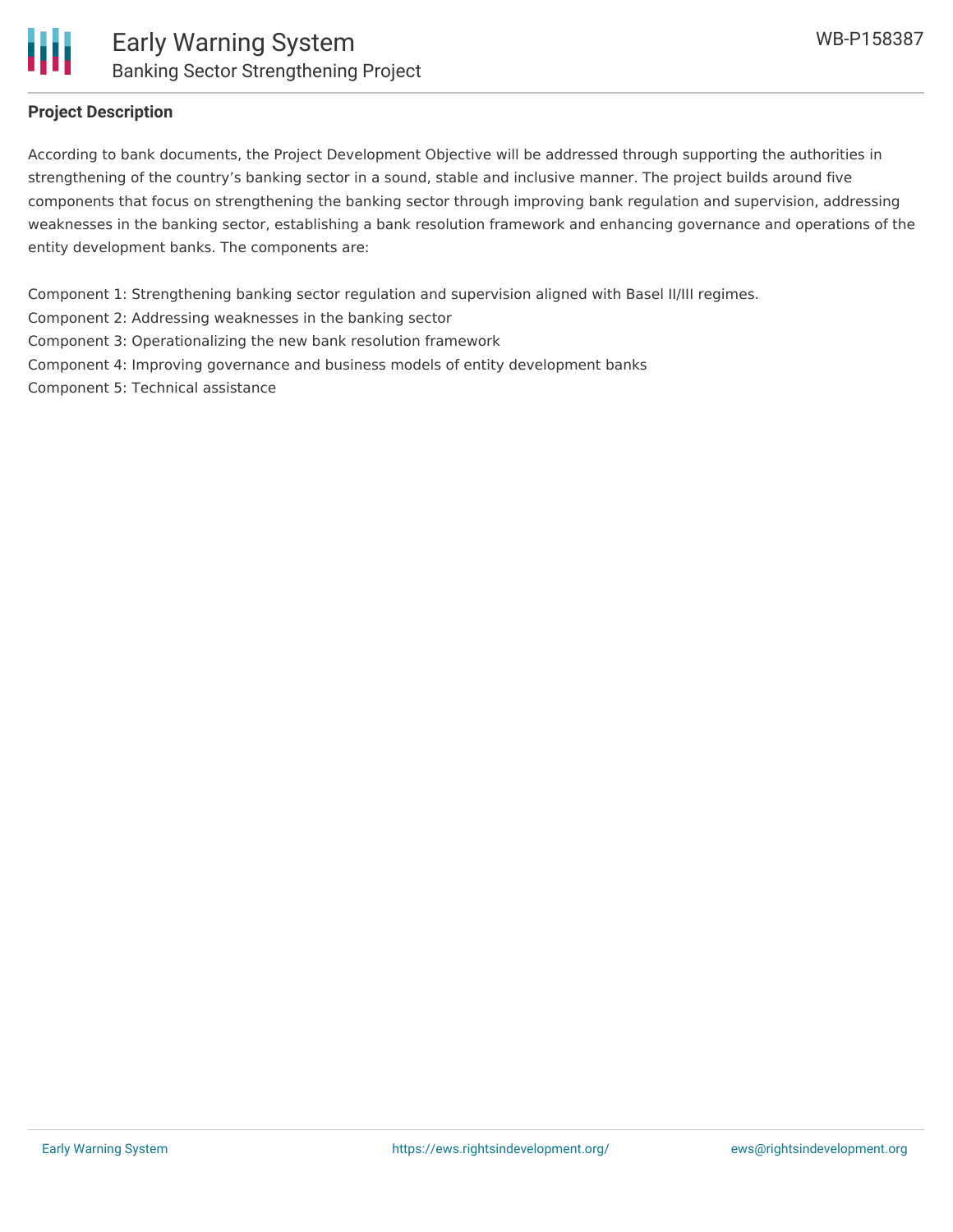#### **Investment Description**

World Bank (WB)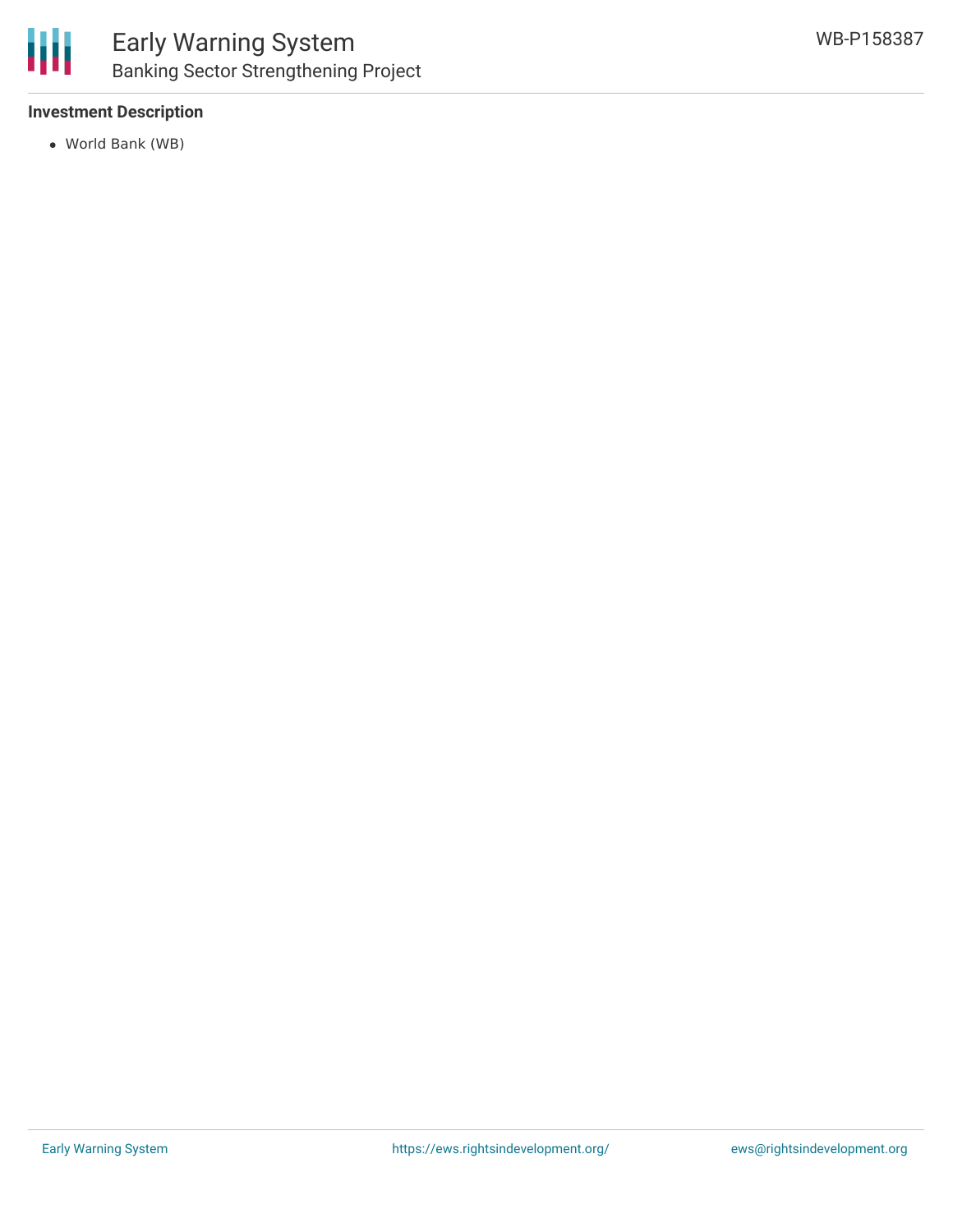#### **Contact Information**

Team Leader: Johanna Jaeger Senior Financial Sector Specialist, World Bank No contact information provided at the time of disclosure.

Ruvejda Aliefendic Senior Private Sector Specialist, World Bank No contact information provided at the time of disclosure.

Implementing Agency: Republika Srpska Ministry of Finance Zoran Tegeltija, Minister of Finance Email Address: mf@mf.vladars.net

ACCOUNTABILITY MECHANISM OF WORLD BANK

The World Bank Inspection Panel is the independent complaint mechanism and fact-finding body for people who believe they are likely to be, or have been, adversely affected by a World Bank-financed project. If you submit a complaint to the Inspection Panel, they may investigate to assess whether the World Bank is following its own policies and procedures for preventing harm to people or the environment. You can contact the Inspection Panel or submit a complaint by emailing ipanel@worldbank.org. You can learn more about the Inspection Panel and how to file a complaint at: http://ewebapps.worldbank.org/apps/ip/Pages/Home.aspx.